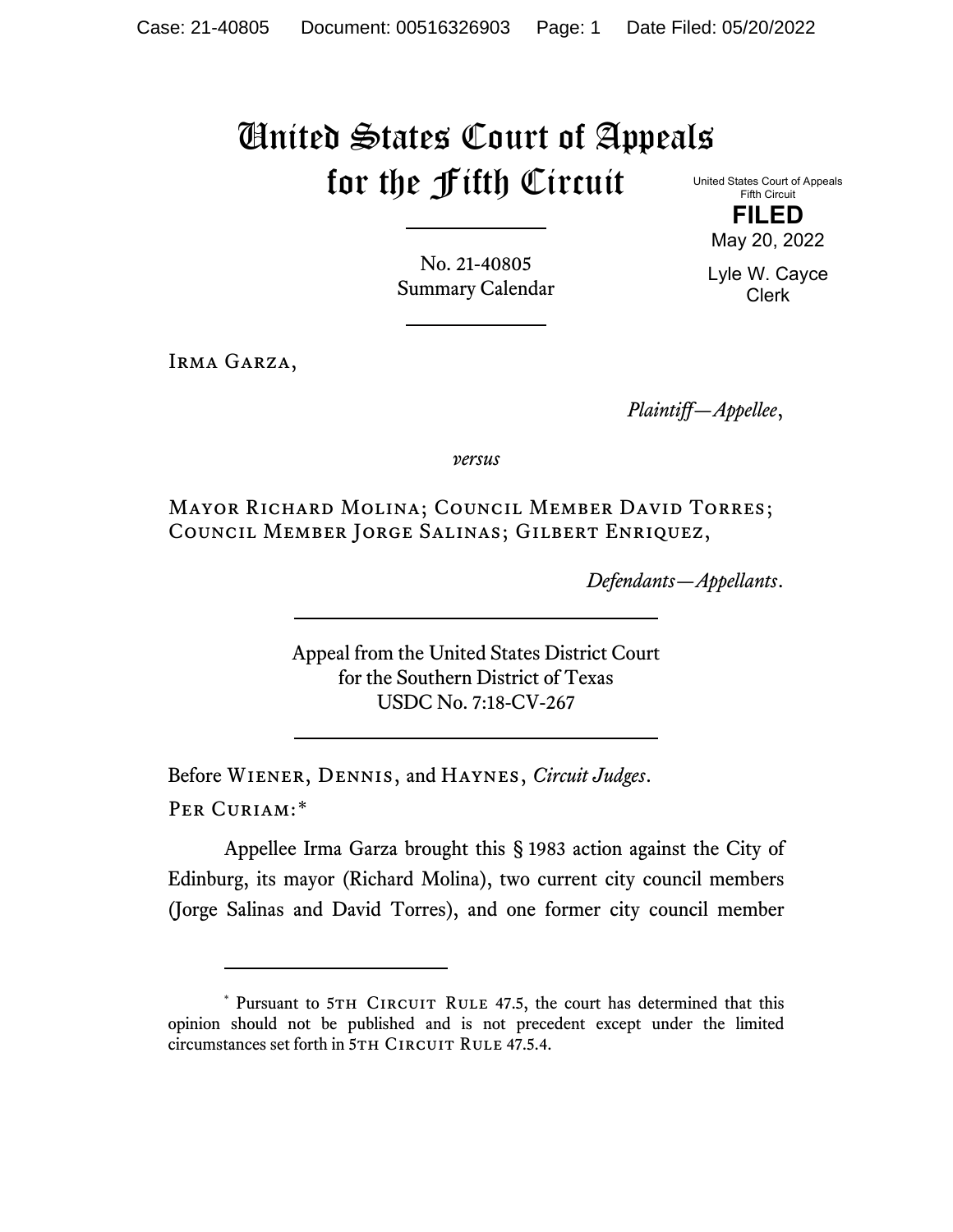## No. 21-40805

(Gilbert Enriquez). Garza alleges that she was fired from her position as the City of Edinburg's Director of Public Information at the direction of Molina and the three council members. She argues that the firing occurred because she was not a member of Appellants' political faction, in violation of her First Amendment rights to speech and association.

Appellants Molina, Torres, Salinas, and Enriquez moved for summary judgment, arguing that the evidence does not support Garza's claim and that they are entitled to qualified immunity. The district court granted summary judgment as to the speech claim, but otherwise denied the motion. Molina, Torres, Salinas, and Enriquez timely appealed.

The only issue properly before us in this interlocutory appeal is whether Appellants are entitled to qualified immunity. *Mitchell v. Forsyth*, 472 U.S. 511, 526–27 (1985) (holding that denials of summary judgment on qualified immunity grounds may be appealed under the collateral order doctrine). Qualified immunity protects government officials "from liability for civil damages insofar as their conduct does not violate clearly established statutory or constitutional rights of which a reasonable person would have known." *Harlow v. Fitzgerald*, 457 U.S. 800, 818 (1982). "A good-faith assertion of qualified immunity alters the usual summary judgment burden of proof." *Trent v. Wade*, 776 F.3d 368, 376 (5th Cir. 2015) (internal quotation marks and citation omitted). In such cases, we draw all reasonable inferences in the nonmovant's favor, but "the burden shifts to the plaintiff to show that the defense [of qualified immunity] is not available." *Id.* The qualified immunity analysis consists of two parts: (1) "whether the [defendant's] alleged conduct has violated a federal right," and (2) "whether the right in question was 'clearly established' at the time of the alleged violation, such that the [defendant] was on notice of the unlawfulness of his or her conduct." *Cole v. Carson*, 935 F.3d 444, 451 (5th Cir. 2019) (en banc).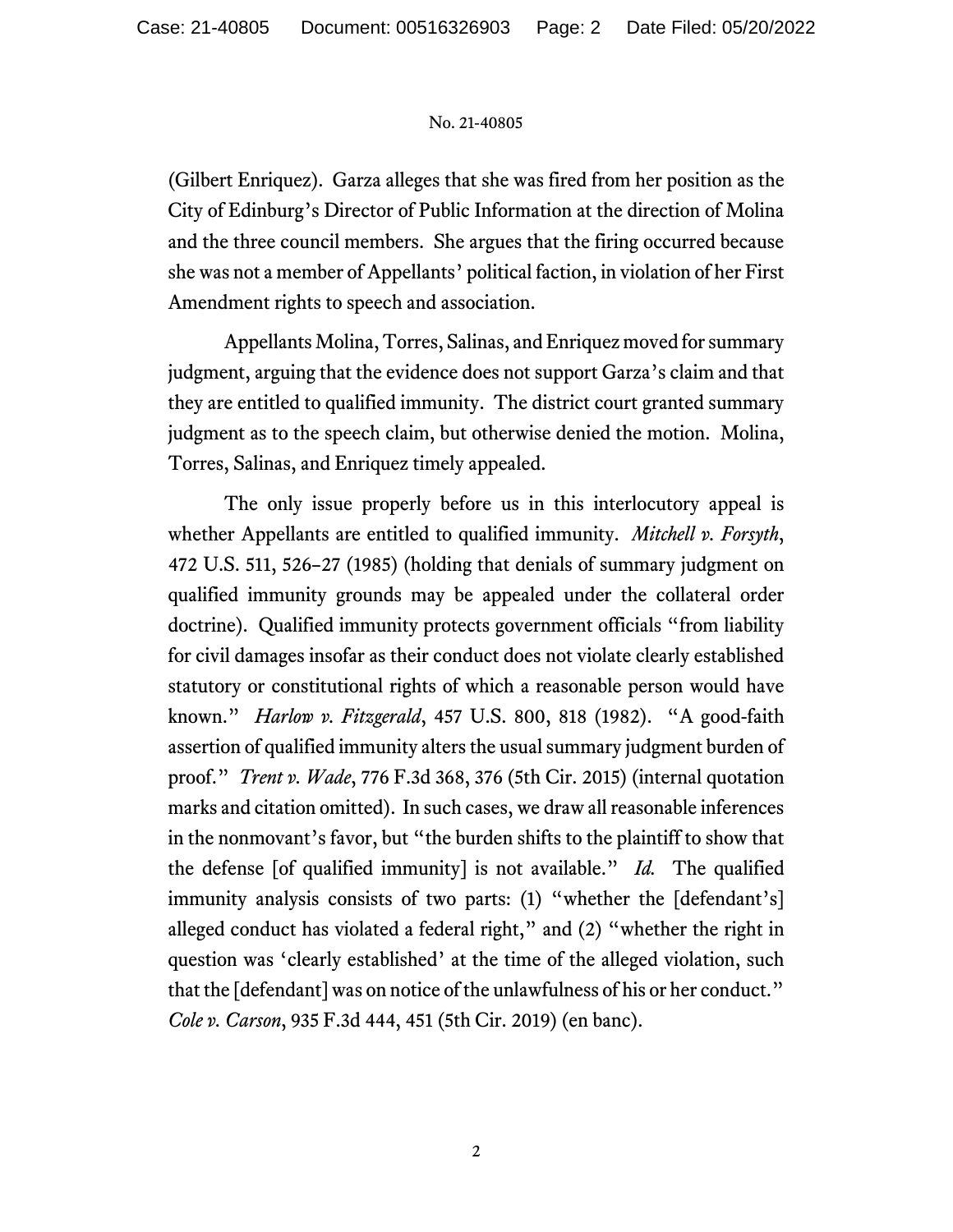## No. 21-40805

Much of Appellants' briefing focuses on factual disputes, arguing that they did not violate a constitutional right because Garza's allegations are factually wrong. However, we lack jurisdiction to resolve that portion of the dispute. *Johnson v. Jones*, 515 U.S. 304, 319–20 (1995) (holding "that a defendant, entitled to invoke a qualified immunity defense, may not appeal a district court's summary judgment order insofar as that order determines whether or not the pretrial record sets forth a 'genuine' issue of fact for trial"); *accord Petta v. Rivera*, 143 F.3d 895, 898 (5th Cir. 1998) (per curiam) ("[W]hen a district court denies a qualified immunity defense based on its determination that the summary judgment record raises a genuine issue of fact concerning the applicability of the defense, such order is not immediately appealable under the collateral order doctrine."). We therefore dismiss the appeal as to the "genuine issue of fact" issues.

On the other hand, we have jurisdiction over the purely legal issue where the "facts are as asserted by the plaintiff" but the question is whether such facts demonstrate a constitutional violation that is clearly established. *See Mitchell*, 472 U.S. at 527. If, as Garza's version of the facts support, she was fired because she did not belong to Appellants' political faction and such affiliation is not relevant to her position, then Appellants have committed a paradigmatic First Amendment violation that is clearly established. *Cf. Branti v. Finkel*, 445 U.S. 507, 519 (1980) ("[I]t is manifest that the continued employment of an assistant public defender cannot properly be conditioned upon his allegiance to the political party in control of the county government."). It does not, despite Appellants' argument to the contrary, take a "constitutional scholar" to know that. *See Jordan v. Ector County*, 516 F.3d 290, 294–95 (5th Cir. 2008) ("It is now a rote principle of constitutional law that public employees do not surrender all their First Amendment rights by reason of their employment." (internal quotation marks and citation